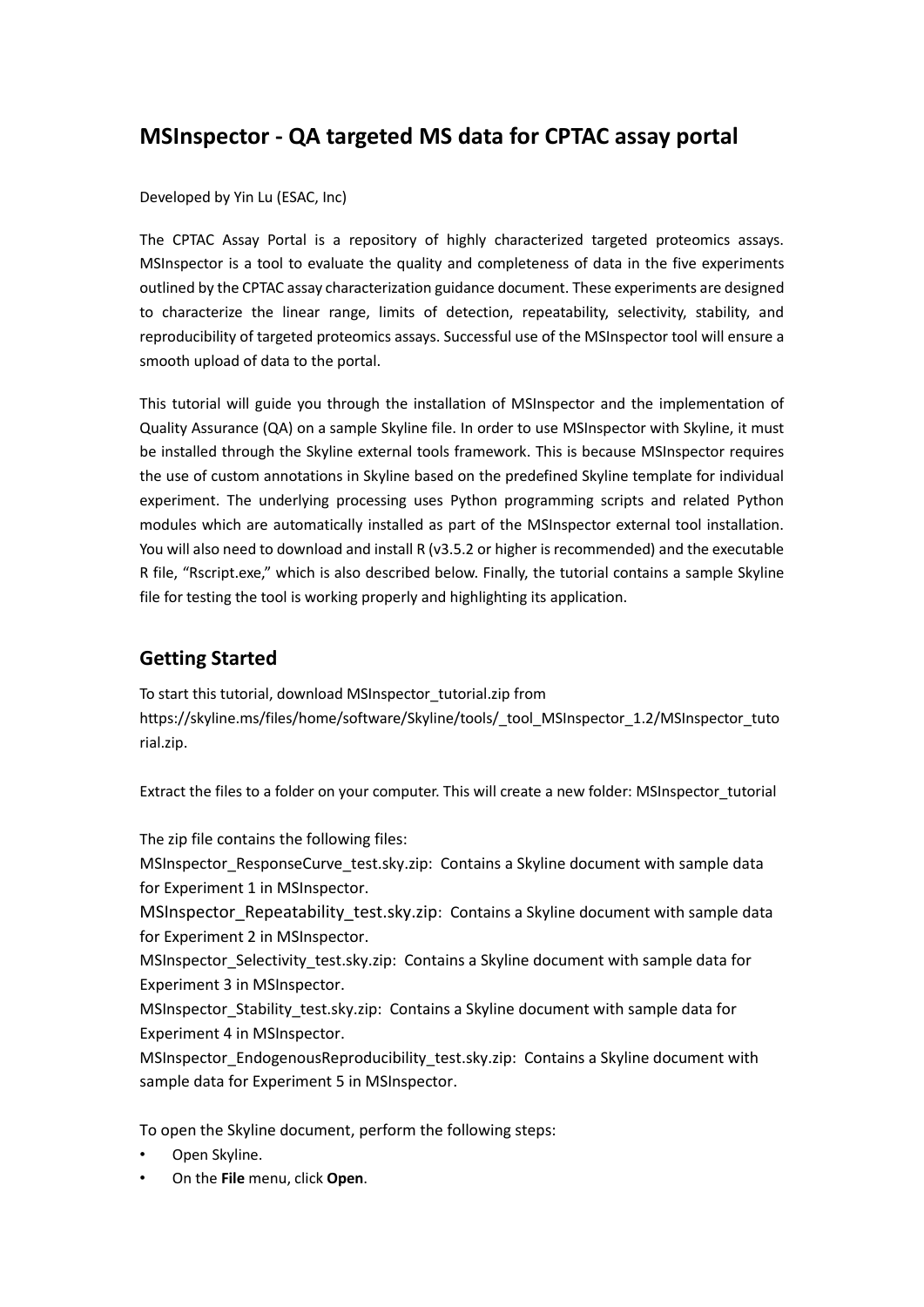- Set the **file type** in the **File name** field to be "Skyline Files (\*.sky, \*.sky.zip)"'.
- Navigate to the \*.sky.zip file in the folder you created and open it.
- Alternatively, you can also extract the \*.sky.zip file first and then open the \*.sky file directly.

## **Installing MSInspector as an External Tool in Skyline**

The Skyline external tools framework supports the direct integration of statistical analysis tools that process the data in a Skyline document.

To add MSInspector as an external tool, perform the following steps in Skyline:

- On the **Tools** menu, click **External Tools** to bring up the **External Tools** form.
- Click the **Add** button and select **From File…** from the menu that appears.
- Navigate to the location of the MSInspector 1.1.zip file in the folder you created and select it.
- Click **Open**.

Skyline will now guide you through the process of installing MSInspector as an external tool. This process may require you to install the Python programming environment (currently Python 2.7, 32 bit will be installed even if a 64-bit computer is used due to Python compatibility aspects), as well as a number of Python extension packages, including 'pandas' and 'Jinja2'.

- If you do not have the specified version of Python 2.7 installed on your machine, wait for Python 2.7.15 to download. When the download is completed, you will be asked to install Python onto your computer. Complete the Python installation process by working through the Python installer wizard.
- Once the Python installation is completed (or Python was found in the computer registry from a previous install), Skyline will locate the Python package manager Pip on the local machine and install zip or tar.gz packages of 'pandas' and 'Jinja2'using the pip install <package>.

Once the installation is complete, the MSInspector tool will appear in the **External Tools** form: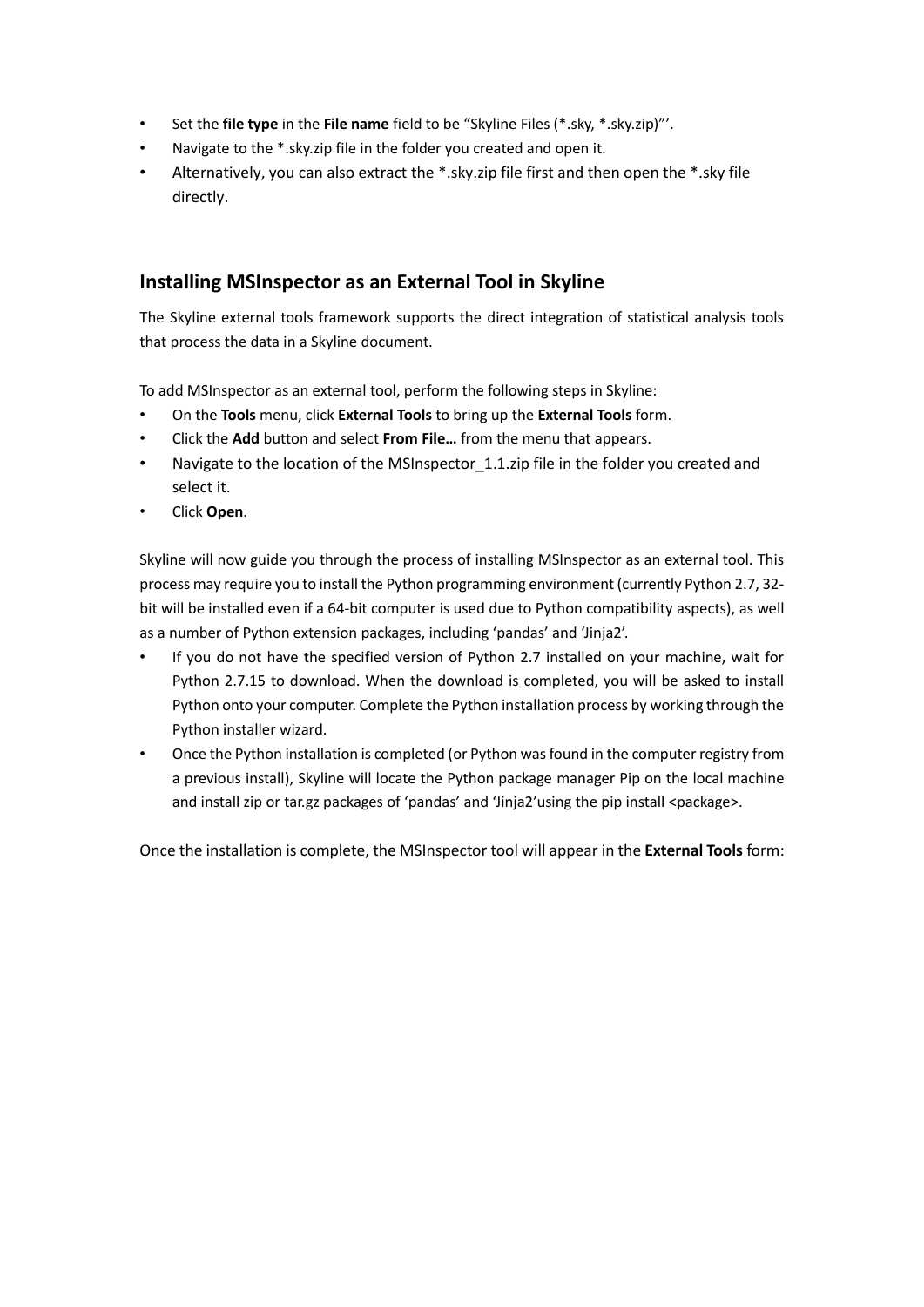| <b>External Tools</b>                |                                                 |
|--------------------------------------|-------------------------------------------------|
| Menu contents:                       |                                                 |
| DIAprobe<br>MSstats\Data Processing  | Add                                             |
| MSstats\Group Comparison             | Remove                                          |
| MSstats\Design Sample Size<br>QuaSAR |                                                 |
| Example Tool<br>MS1 Probe            | Move Up                                         |
| qcAssayPortal                        | Nove Down                                       |
| MSInspector                          |                                                 |
| Title:                               | MSInspector                                     |
| Command:                             | $(\text{ProgramPath}(\text{Python}, 2, 7, 15))$ |
| Arguments:                           | "\$(ToolDir)\MSInspector.pv" "\$(Inpu           |
|                                      | Initial directory: >cumentDir)                  |
| Input Report:                        |                                                 |
| MSInspector Input                    | √ Output to Immediate Window                    |
|                                      | Cancel<br>OΚ<br>Apply                           |

**! Important notes and troubleshooting regarding installation of Python and its packages:**

- If the computer has a preinstalled instance of Python2.7 (version < 2.7.15 is allowed), check whether pip is installed or not. If pip is not installed, please install it by referring to [https://pip.pypa.io/en/stable/installing/.](https://pip.pypa.io/en/stable/installing/)
- From the command line prompt, check whether the packages of pandas and Jinja2 are installed by running "pip freeze". If they are not installed, run "pip install pandas==0.21.0 Jinja2==2.9.6" to install them. Check the version of the package of numpy by running "pip show numpy". If the version is lower than 1.13.0, update numpy by running "pip install numpy --upgrade".
- If you come across the error message "Microsoft Visual C++ 9.0 is required" when installing the Python packages, please install Microsoft Visual C++ Compiler for Python 2.7 from <https://www.microsoft.com/en-us/download/details.aspx?id=44266>
- Click **..** button on the right of the **Command** label and choose **Edit Macro…** to set the path of Python.
- Click the **OK** button on the **External Tools** form.

The built-in R scripts are called for data visualization and statistical calculation. First, download and install R v3.5.2 from: [https://cran.r-project.org/bin/windows/base/old/3.5.2/R-3.5.2-win.exe,](https://cran.r-project.org/bin/windows/base/old/3.5.2/R-3.5.2-win.exe) considering Skyline is a Windows application. After installation,

the executable R file, "Rscript.exe," will be found in the default directory – "C:\Program Files\R\R-3.5.2\bin\Rscript.exe". Next, in the R console install the following packages by running: install.packages(c("Cairo", "evaluate", "reshape2", "stringr", "plyr", "MASS", "ggplot2", "dplyr")).

Check the installed ggplot2 version by running: packageVersion("ggplot2"). If the version is  $>= 3.3.0$ , uninstall ggplot2 by running: remove.packages("ggplot2"), then install ggplot2 version 3.1.0 in R console by running: install.packages("http://cran.rproject.org/src/contrib/Archive/ggplot2/ggplot2\_3.1.0.tar.gz", repos = NULL, type = "source")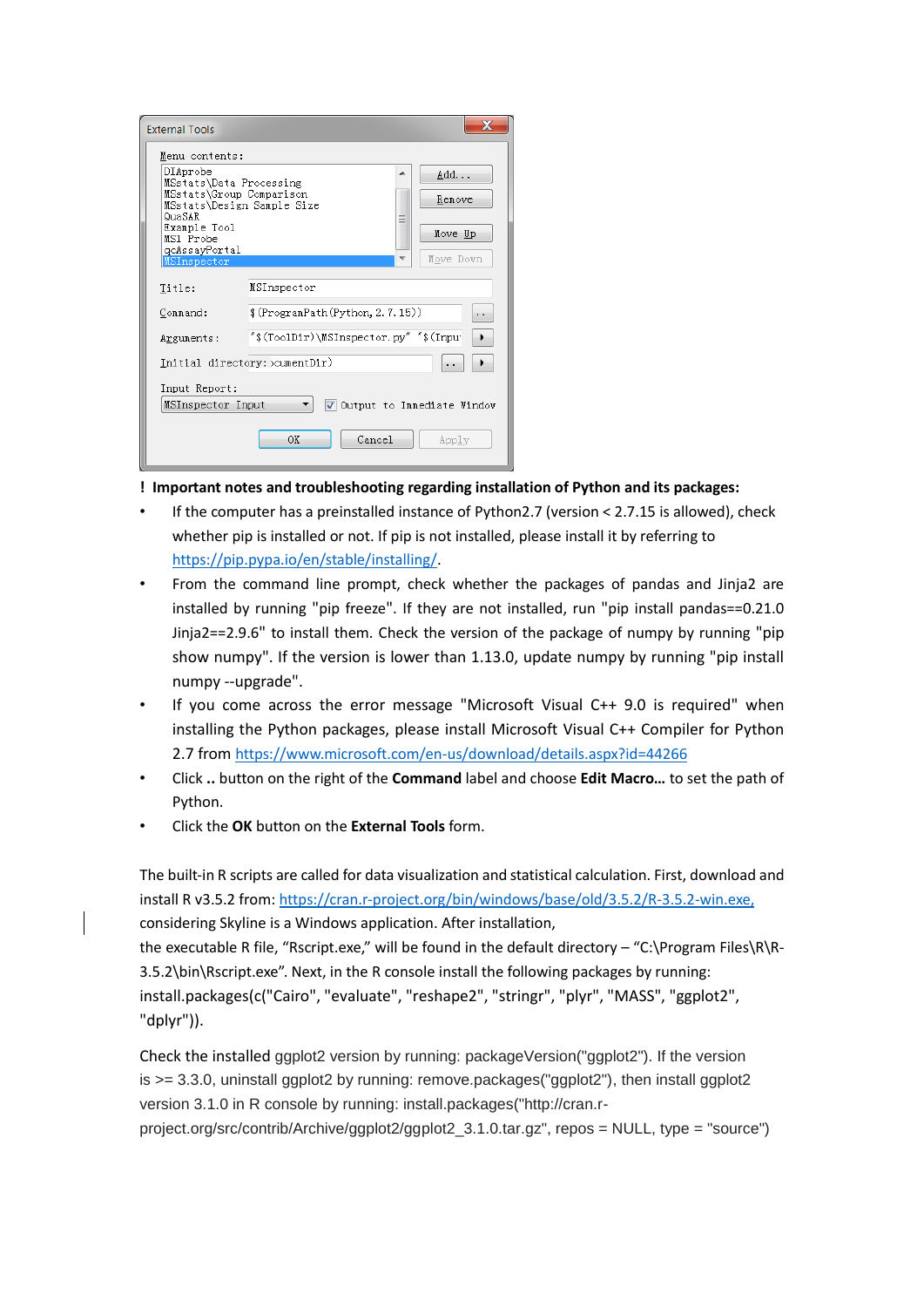## Using the **MSInspector** Tool to generate a QA report

The next section will guide you through application of MSInspector to check a characterization document.

- Annotate the data according to the Skyline templates based on the experiment type. (Please refer to the document named Assay\_Portal\_User\_Manual\_V2.pdf)
- In Skyline, from the **Tools** Menu, select the **MSInspector** option.

The following **MSInspector** form will appear:

| <b>D</b> MSInspector | X<br>HE.                 |
|----------------------|--------------------------|
| Rscript.exe path:    |                          |
|                      | .                        |
| Experiment type:     | Peptide standard purity: |
| OK                   | Cancel                   |
|                      |                          |

- For **Rscript.exe path** navigate to the location of Rscript.exe.
- Choose an option in **Experiment type**.
- Choose an option in **Peptide standard purity**.

If you open MSInspector\_ResponseCurve\_test.sky.zip, your MSInspector form should look as follows:

| MSInspector                                | X                        |
|--------------------------------------------|--------------------------|
| Rscript.exe path:                          |                          |
| C:\Program Files\R\R-3.5.2\bin\Rscript.exe | .                        |
| Experiment type:                           | Peptide standard purity: |
| ResponseCurve                              | purified                 |
| OK                                         | Cancel                   |

If you open MSInspector\_Repeatability\_test.sky.zip, your MSInspector form should look as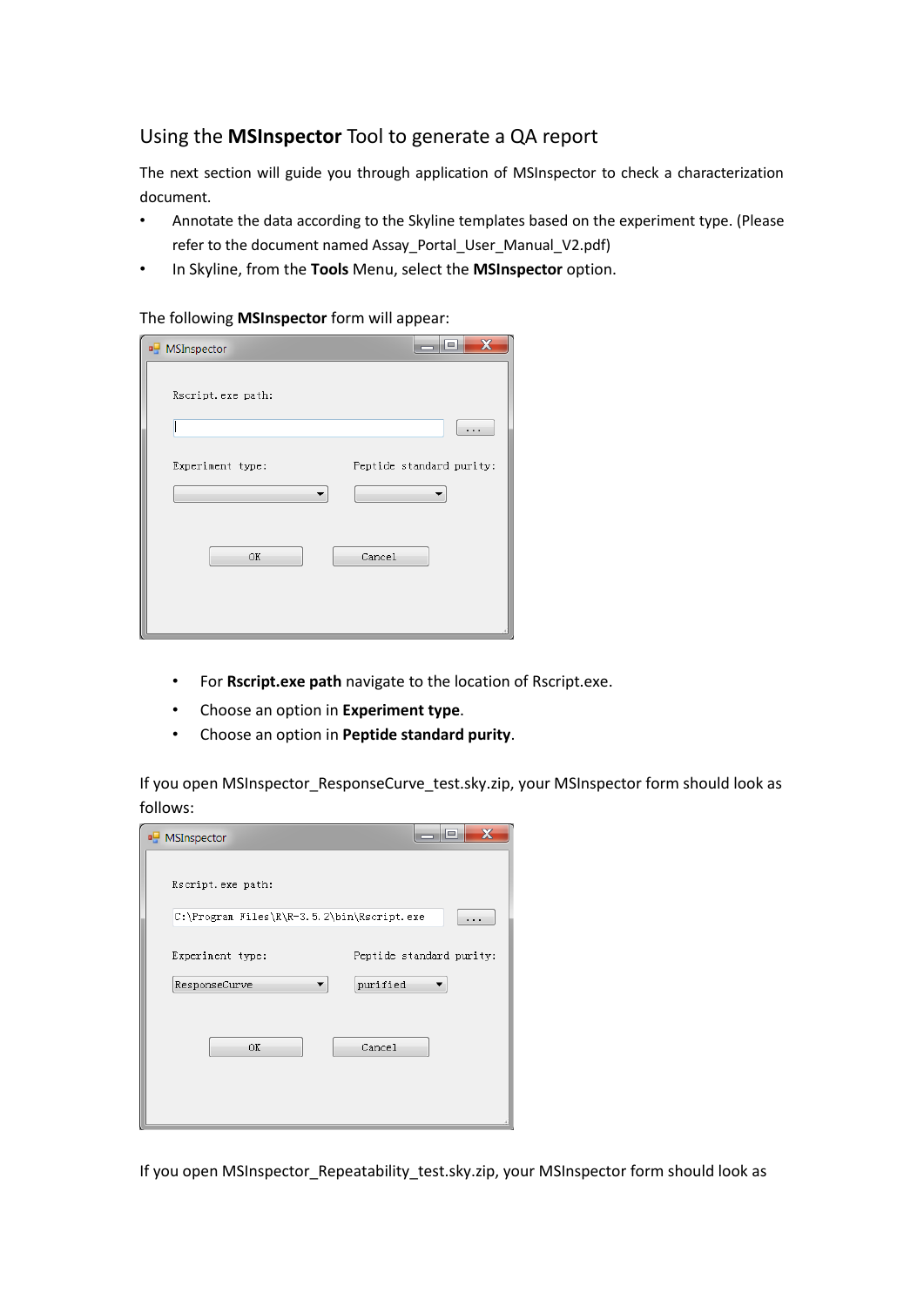#### follows:

| MSInspector                                | X<br>l =                 |
|--------------------------------------------|--------------------------|
| Rscript.exe path:                          |                          |
| C:\Program Files\R\R-3.5.2\bin\Rscript.exe |                          |
| Experiment type:                           | Peptide standard purity: |
| Repeatability                              | unavailable              |
| OK                                         | Cancel                   |

If you open MSInspector\_Selectivity\_test.sky.zip, your MSInspector form should look as follows:

| MSInspector                                | $\mathbf x$              |
|--------------------------------------------|--------------------------|
| Rscript.exe path:                          |                          |
| C:\Program Files\R\R-3.5.2\bin\Rscript.exe | .                        |
| Experiment type:                           | Peptide standard purity: |
| Selectivity<br>▼                           | unavailable              |
| OK                                         | Cancel                   |

If you open MSInspector\_Stability\_test.sky.zip, your MSInspector form should look as follows:

| <b>D</b> MSInspector                       | х                                       |
|--------------------------------------------|-----------------------------------------|
| Rscript.exe path:                          |                                         |
| C:\Program Files\R\R-3.5.2\bin\Rscript.exe | .                                       |
| Experiment type:<br>Stability              | Peptide standard purity:<br>unavailable |
|                                            |                                         |
| OK                                         | Cancel                                  |
|                                            |                                         |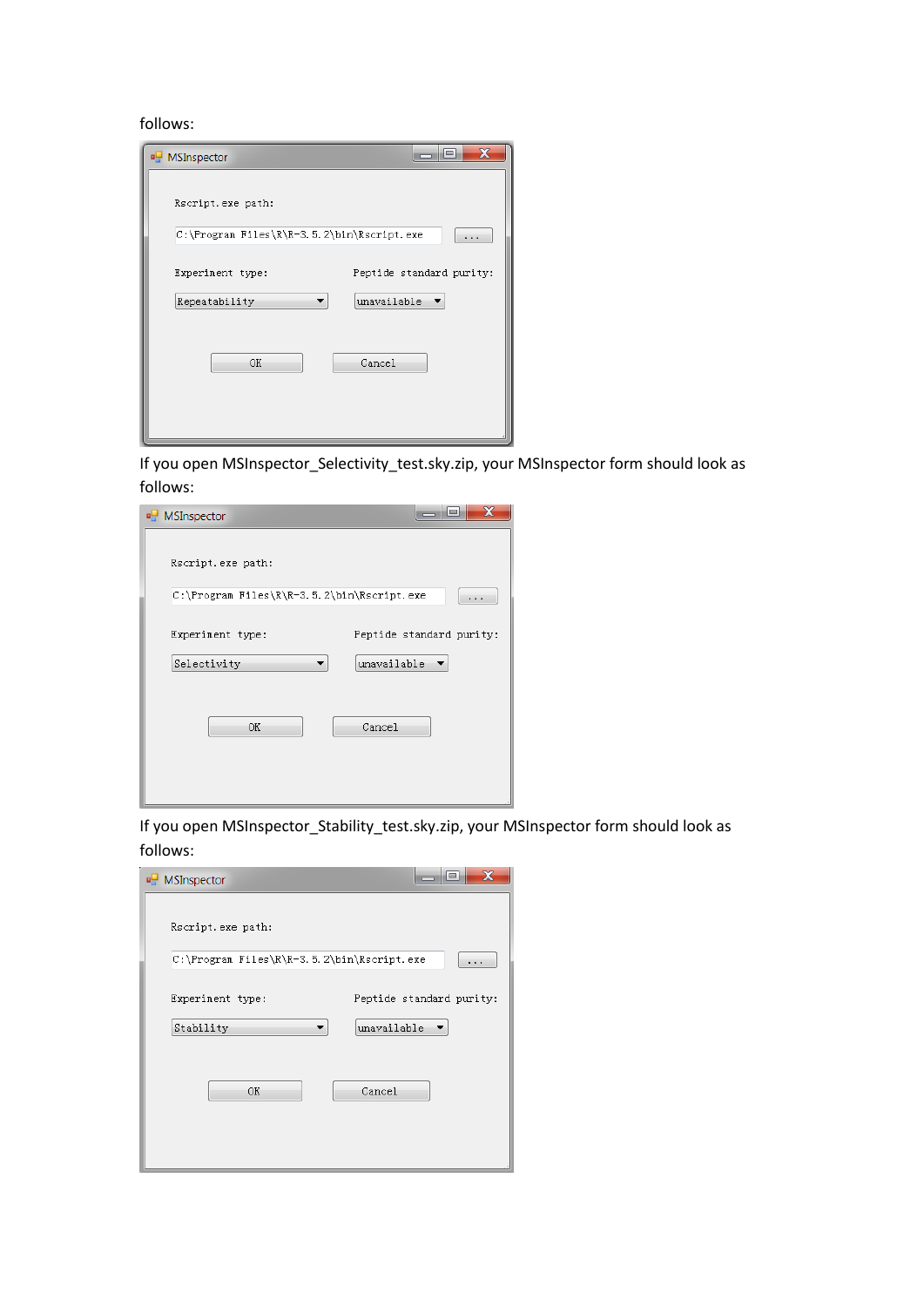If you open MSInspector\_EndogenousReproducibility\_test.sky.zip, your MSInspector form should look as follows:

| MSInspector                                |                          |
|--------------------------------------------|--------------------------|
| Rscript.exe path:                          |                          |
| C:\Program Files\R\R-3.5.2\bin\Rscript.exe | $\sim$                   |
| Experiment type:                           | Peptide standard purity: |
| EndogenousReproducibili ▼                  | unavailable              |
| OK                                         | Cancel                   |

• Click the **OK** button.

The MSInspector tool will now perform QA. The output from the tool run is shown in the **Immediate Window**, the textbox docked at the bottom of the main Skyline window. When the tool run is completed, switch to the newly created subdirectories named

MSInspector\_ResponseCurve\_test, MSInspector\_Repeatability\_test, MSInspector\_Selectivity\_test, MSInspector\_Stability\_test and MSInspector\_EndogenousReproducibility\_test. The QA reports are generated there.

In the subdirectory of MSInspector\_ResponseCurve\_test, the \*.html file should look as follows:

| <b>MSInspector Report</b>                                               |                                     |                                          |                                           |                                         |   |                          |                   |                                       |                                         |                                          |
|-------------------------------------------------------------------------|-------------------------------------|------------------------------------------|-------------------------------------------|-----------------------------------------|---|--------------------------|-------------------|---------------------------------------|-----------------------------------------|------------------------------------------|
| <b>Summary</b>                                                          | • Targeted MS Assays Information    |                                          |                                           |                                         |   |                          |                   |                                       |                                         |                                          |
| • Targeted MS Assays Information<br>• Quality of Internal Standard Type |                                     | <b>Skyline File Name</b>                 | <b>Experiment</b><br><b>Type</b>          | <b>Internal Standard</b><br><b>Type</b> |   | <b>Proteins</b> Peptides | <b>Precursors</b> | <b>Peptides</b><br><b>With Errors</b> | <b>Peptides With</b><br><b>Warnings</b> | <b>Peptides</b><br><b>Without Issues</b> |
|                                                                         |                                     | MSInspector ResponseCurve test.sky       | Response                                  | light                                   | 8 | 8                        | 16                | $\overline{1}$                        | $\ddot{a}$                              | $\overline{3}$                           |
| • Peptides With Errors                                                  |                                     |                                          | Curve                                     |                                         |   |                          |                   |                                       |                                         |                                          |
|                                                                         | • Quality of Internal Standard Type |                                          |                                           |                                         |   |                          |                   |                                       |                                         |                                          |
|                                                                         |                                     | <b>Skyline File Name</b>                 | <b>Internal Standard Type</b>             | <b>Quality</b>                          |   |                          |                   |                                       |                                         |                                          |
|                                                                         |                                     | MSInspector ResponseCurve test.sky light |                                           | Correct                                 |   |                          |                   |                                       |                                         |                                          |
|                                                                         | • Peptides With Errors              |                                          |                                           |                                         |   |                          |                   |                                       |                                         |                                          |
| • Peptides With Warnings<br>• Peptides Without Issues                   |                                     | <b>Skyline File Name</b>                 | <b>Peptide</b><br>sequence with<br>errors |                                         |   |                          |                   | <b>Issue reason</b>                   |                                         |                                          |

In the subdirectory of MSInspector\_Repeatability\_test, the \*.html file should look as follows: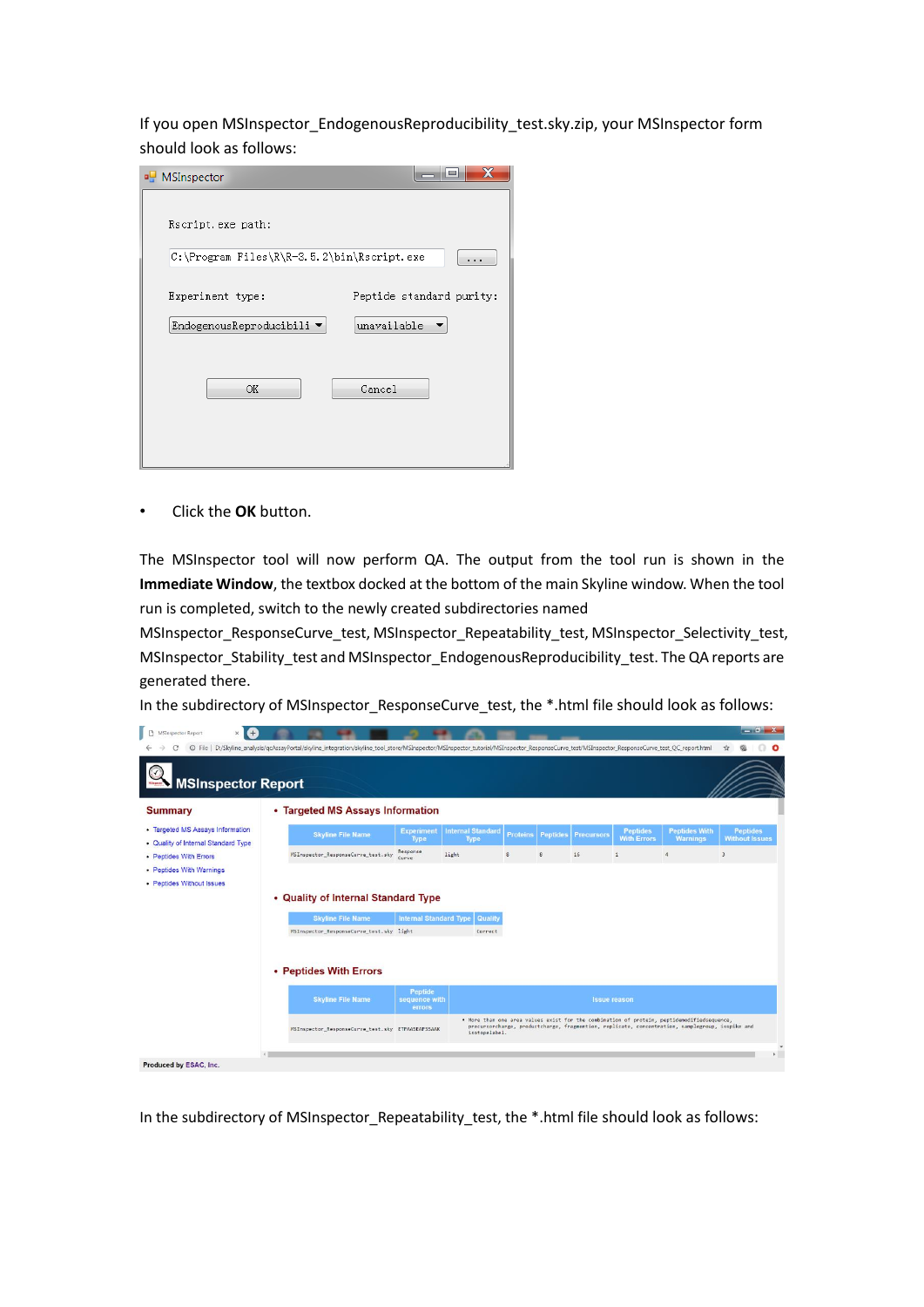| D<br>Œ<br>MSInspector Report<br>$\times$                                |                                                                                                                                                                                                                                |                           |                                                    |                          |                   |                                       |                                         | $-$ of $x$                               |
|-------------------------------------------------------------------------|--------------------------------------------------------------------------------------------------------------------------------------------------------------------------------------------------------------------------------|---------------------------|----------------------------------------------------|--------------------------|-------------------|---------------------------------------|-----------------------------------------|------------------------------------------|
| <b>MSInspector Report</b>                                               | C File   D:/Skyline analysis/qcAssayPortal/skyline integration/skyline tool store/MSInspector/MSInspector tutorial/MSInspector Repeatability test/MSInspector Repeatability test/MSInspector Repeatability test QC report.html |                           |                                                    |                          |                   |                                       |                                         | ο<br>Ý.                                  |
| <b>Summary</b>                                                          | • Targeted MS Assays Information                                                                                                                                                                                               |                           |                                                    |                          |                   |                                       |                                         |                                          |
| • Targeted MS Assays Information<br>. Quality of Internal Standard Type | <b>Skyline File Name</b>                                                                                                                                                                                                       | <b>Experiment</b><br>Type | <b>Internal Standard</b><br>Type                   | <b>Proteins Peptides</b> | <b>Precursors</b> | <b>Peptides</b><br><b>With Errors</b> | <b>Peptides With</b><br><b>Warnings</b> | <b>Peptides</b><br><b>Without Issues</b> |
| • Peptides With Errors<br>• Peptides With Warnings                      | MSInspector_Repeatability_test.sky Repeatability light                                                                                                                                                                         |                           |                                                    |                          |                   | $\mathbf{a}$                          |                                         | $\alpha$                                 |
| • Peptides Without Issues                                               | • Quality of Internal Standard Type                                                                                                                                                                                            |                           |                                                    |                          |                   |                                       |                                         |                                          |
|                                                                         | <b>Skyline File Name</b><br>MSInspector_Repeatability_test.sky light                                                                                                                                                           |                           | <b>Internal Standard Type   Quality</b><br>Correct |                          |                   |                                       |                                         |                                          |
|                                                                         | • Peptides With Errors                                                                                                                                                                                                         |                           |                                                    |                          |                   |                                       |                                         |                                          |
|                                                                         | • Peptides With Warnings                                                                                                                                                                                                       |                           |                                                    |                          |                   |                                       |                                         |                                          |
|                                                                         | • MSInspector Repeatability test.sky                                                                                                                                                                                           |                           |                                                    |                          |                   |                                       |                                         | $\overline{a}$                           |
| Produced by ESAC, Inc.                                                  |                                                                                                                                                                                                                                |                           |                                                    |                          |                   |                                       |                                         |                                          |

In the subdirectory of MSInspector\_Selectivity\_test, the \*.html file should look as follows:

| D<br>$\times$<br>MSInspector Report                                     | $+$                                                                                                                                                                                                                            |                               |                                  |                 |                |                            |                                       |                                         |                    | $-0$ X                                   |
|-------------------------------------------------------------------------|--------------------------------------------------------------------------------------------------------------------------------------------------------------------------------------------------------------------------------|-------------------------------|----------------------------------|-----------------|----------------|----------------------------|---------------------------------------|-----------------------------------------|--------------------|------------------------------------------|
| $\odot$                                                                 | File   D:/Skyline analysis/qcAssayPortal/skyline integration/skyline tool store/MSInspector/MSInspector tutorial/MSInspector Selectivity test/MSInspector Selectivity test/MSInspector Selectivity test/MSInspector Selectivit |                               |                                  |                 |                |                            |                                       |                                         | Q<br>$\frac{1}{2}$ | ⊕                                        |
| MSInspector Report                                                      |                                                                                                                                                                                                                                |                               |                                  |                 |                |                            |                                       |                                         |                    |                                          |
| <b>Summary</b>                                                          | • Targeted MS Assays Information                                                                                                                                                                                               |                               |                                  |                 |                |                            |                                       |                                         |                    |                                          |
| · Targeted MS Assays Information<br>. Quality of Internal Standard Type | <b>Skyline File Name</b>                                                                                                                                                                                                       | <b>Experiment</b><br>Type     | <b>Internal Standard</b><br>Type | <b>Proteins</b> |                | <b>Peptides Precursors</b> | <b>Peptides With</b><br><b>Errors</b> | <b>Peptides With</b><br><b>Warnings</b> |                    | <b>Peptides Without</b><br><b>Issues</b> |
| - Peptides With Errors<br>- Peptides With Warnings                      | MSInspector_Selectivity_test.sky Selectivity                                                                                                                                                                                   |                               | heavy                            | 6               | 6 <sup>°</sup> | 12                         | $\theta$                              | $\theta$                                | 6                  |                                          |
| - Peptides Without Issues                                               | • Quality of Internal Standard Type                                                                                                                                                                                            |                               |                                  |                 |                |                            |                                       |                                         |                    |                                          |
|                                                                         | <b>Skyline File Name</b>                                                                                                                                                                                                       | <b>Internal Standard Type</b> | Quality                          |                 |                |                            |                                       |                                         |                    |                                          |
|                                                                         | MSInspector_Selectivity_test.sky heavy                                                                                                                                                                                         |                               | Correct                          |                 |                |                            |                                       |                                         |                    |                                          |
|                                                                         | • Peptides With Errors                                                                                                                                                                                                         |                               |                                  |                 |                |                            |                                       |                                         |                    |                                          |
|                                                                         | • Peptides With Warnings                                                                                                                                                                                                       |                               |                                  |                 |                |                            |                                       |                                         |                    |                                          |
| Produced by ESAC, Inc.                                                  | • Peptides Without Issues                                                                                                                                                                                                      |                               |                                  |                 |                |                            |                                       |                                         |                    | $\bullet$                                |

In the subdirectory of MSInspector\_Stability\_test, the \*.html file should look as follows: